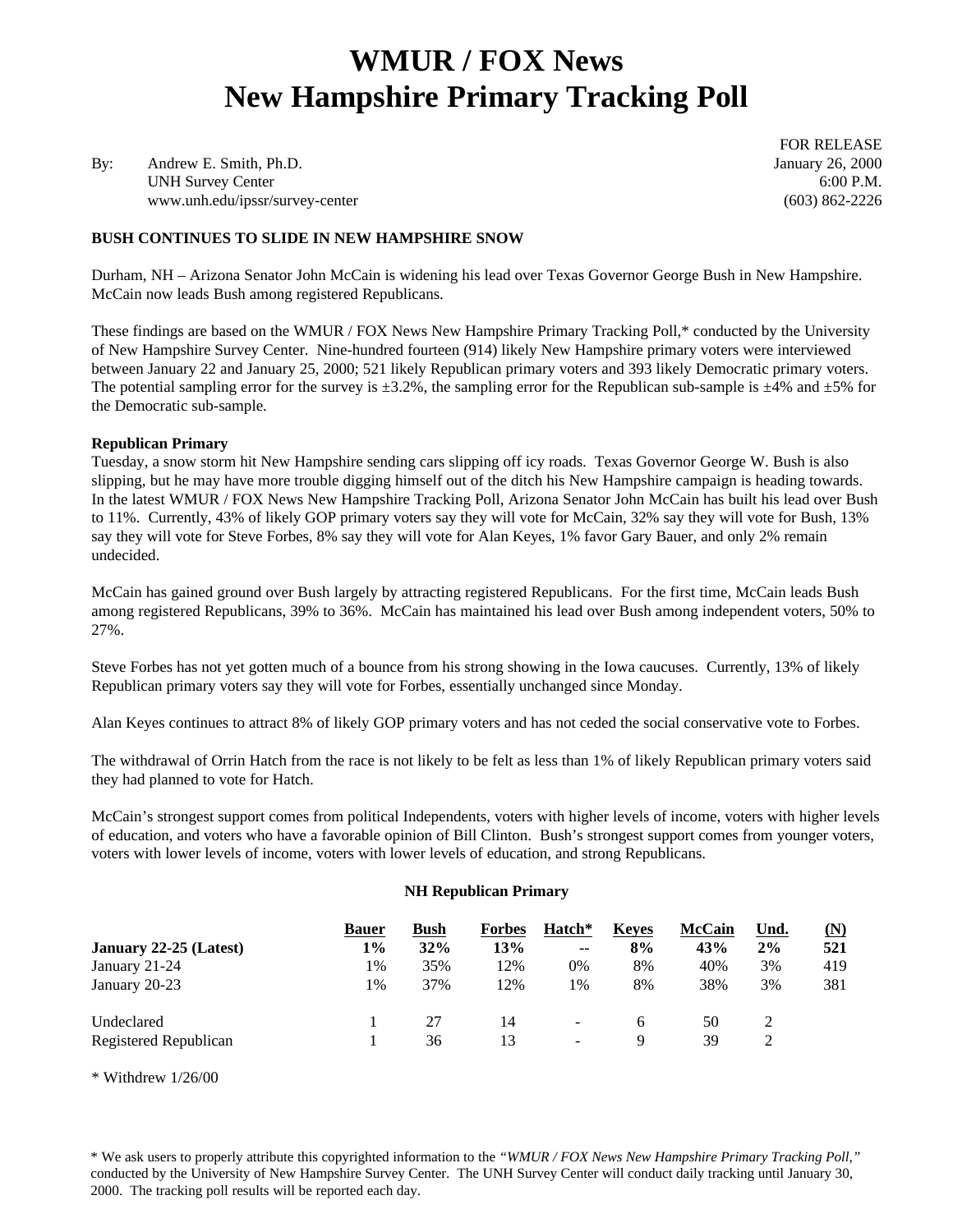#### **Democratic Primary**

In the Democratic primary race, Vice President Al Gore continues to lead former New Jersey Senator Bill Bradley. Currently, 50% of likely Democratic primary voters say they will vote for Gore, 44% say they will vote for Bradley, and 5% are undecided. Support for Bradley has been inching up daily although the increase is not statistically significant.

Gore leads Bradley 53% to 41% among registered Democrats while Bradley has maintained his lead over Gore among independents, 51% to 42%.

Rising support for Bradley may help George W. Bush in the Republican primary race. When asked who their second choice for President is, 32% of Bradley supporters named John McCain. If the Democratic race stays close, these potential McCain voters will be less likely to vote in the Republican primary.

Gore gets his strongest support from lower income voters and voters with lower levels of education. Bradley's strongest support comes from political Independents, voters who have an unfavorable opinion of President Clinton, upper income voters, college graduates and voters with post-graduate educations, and with voters who have lived in New Hampshire 5 years or less.

#### **NH Democratic Primary**

|                            | <b>Bradley</b> | Gore | Other | Undecided | (N)   |
|----------------------------|----------------|------|-------|-----------|-------|
| January 22-25 (Latest)     | 44%            | 50%  | 0%    | 5%        | (393) |
| January 21-24              | 42%            | 52%  | 0%    | 6%        | (338) |
| January 20-23              | 41%            | 50%  | 1%    | 8%        | (280) |
| <b>Registered Democrat</b> | 41             | 53   |       | 5         |       |
| Undeclared                 | 51             | 42   |       | 6         |       |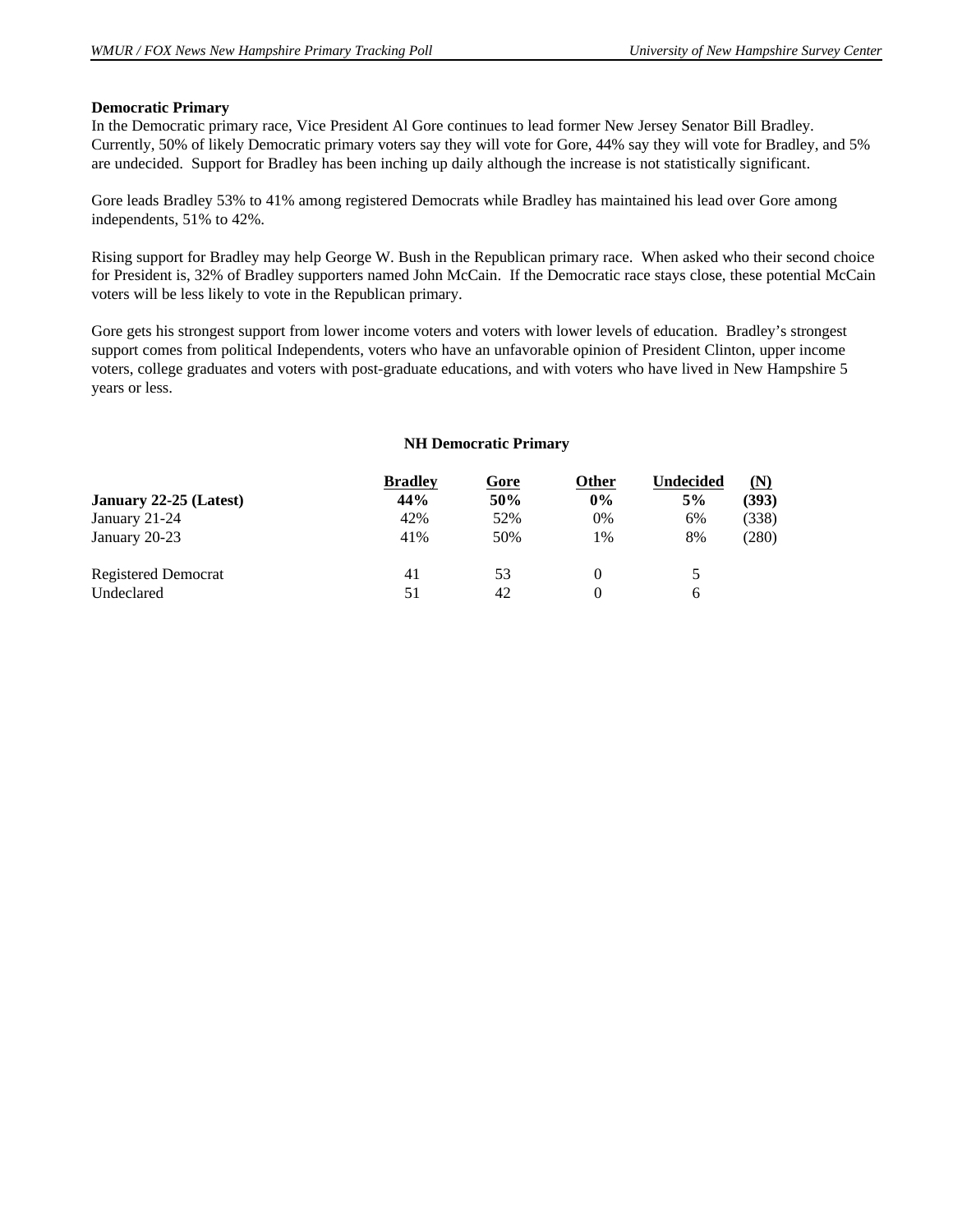**NH GOP Primary**

|                                | <b>Bauer</b>     | <b>Bush</b> | <b>Forbes</b> | <b>Keyes</b>   | <b>McCain</b> | Other            | D <sub>K</sub>   |
|--------------------------------|------------------|-------------|---------------|----------------|---------------|------------------|------------------|
| January 20-23                  | $1\%$            | 37%         | 12%           | $8\%$          | 38%           | $1\%$            | 3%               |
| January 21-24                  | $\mathbf{1}$     | 35          | 12            | 8              | 40            | 0                | $\mathbf{3}$     |
| January 22-25 (Latest)         | 1                | 32          | 13            | 8              | 43            | 0                | $\overline{2}$   |
| Undeclared                     | $\mathbf{1}$     | 27          | 14            | 6              | 50            | $\boldsymbol{0}$ | $\boldsymbol{2}$ |
| Registered Republican          | 1                | 36          | 13            | 9              | 39            | $\boldsymbol{0}$ | $\overline{2}$   |
| <b>Independent or Democrat</b> | 1                | 16          | 13            | 9              | 59            | $\boldsymbol{0}$ | $\overline{2}$   |
| Not so strong Republican       | 1                | 34          | 14            | $\sqrt{6}$     | 43            | $\mathbf{1}$     | $\sqrt{2}$       |
| <b>Strong Republican</b>       | 1                | 41          | 12            | 10             | 32            | $\boldsymbol{0}$ | $\overline{3}$   |
| Clinton - Favorable            | $\boldsymbol{0}$ | 28          | 12            | $\mathbf{1}$   | 58            | $\boldsymbol{0}$ | $\boldsymbol{0}$ |
| Neither                        | $\boldsymbol{0}$ | 38          | 6             | $\overline{c}$ | 48            | 3                | $\mathfrak 3$    |
| Clinton - Unfavorable          | 1                | 33          | 14            | 11             | 38            | $\boldsymbol{0}$ | $\overline{3}$   |
| Primary-extremely interested   | $\boldsymbol{2}$ | 29          | 12            | 10             | 43            | $\boldsymbol{0}$ | $\overline{4}$   |
| Very interested                | $\boldsymbol{0}$ | 33          | 12            | 5              | 48            | $\boldsymbol{0}$ | $\mathbf{1}$     |
| Somewhat interested            | 1                | 39          | $17\,$        | 11             | 28            | $\mathbf{1}$     | $\overline{3}$   |
| May vote                       | $\boldsymbol{0}$ | 38          | 13            | 7              | 35            | $\boldsymbol{0}$ | 7                |
| Will vote unless emergency     | $\overline{c}$   | 39          | 14            | 5              | 35            | $\boldsymbol{0}$ | $\sqrt{5}$       |
| Will definitely vote           | $\mathbf{1}$     | 31          | 13            | 8              | 44            | $\boldsymbol{0}$ | $\overline{2}$   |
| 18 to 29                       | $\mathfrak{Z}$   | 42          | 12            | 6              | 32            | $\boldsymbol{0}$ | 6                |
| 30 to 45                       | 1                | 30          | 17            | 9              | 41            | $\boldsymbol{0}$ | $\sqrt{2}$       |
| 46 to 64                       | $\boldsymbol{0}$ | 30          | 11            | 8              | 49            | $\mathbf{1}$     | $\overline{c}$   |
| 65 and over                    | $\overline{2}$   | 42          | 11            | 5              | 37            | $\boldsymbol{0}$ | $\overline{3}$   |
| Male                           | $\boldsymbol{0}$ | 29          | 13            | 9              | 46            | $\boldsymbol{0}$ | $\mathfrak{Z}$   |
| Female                         | $\overline{2}$   | 37          | 13            | 7              | 40            | $\boldsymbol{0}$ | $\overline{2}$   |
| High school or less            | $\boldsymbol{0}$ | 42          | 12            | 11             | 32            | $\boldsymbol{0}$ | 4                |
| Some college                   | 1                | 37          | 18            | 9              | 34            | $\boldsymbol{0}$ | $\mathbf{1}$     |
| College graduate               | $\overline{c}$   | 25          | 11            | 6              | 53            | $\mathbf{1}$     | 3                |
| Post-graduate                  | $\boldsymbol{0}$ | 29          | 11            | 7              | 51            | $\boldsymbol{0}$ | $\mathbf{1}$     |
| Less than \$25,000             | 5                | 45          | 11            | 15             | 24            | $\boldsymbol{0}$ | $\boldsymbol{0}$ |
| \$25,000 to \$49,999           | $\boldsymbol{0}$ | 34          | 22            | 9              | 33            | $\boldsymbol{0}$ | $\sqrt{2}$       |
| \$50,000 to \$74,999           | $\sqrt{2}$       | 30          | 12            | 13             | 42            | $\boldsymbol{0}$ | $\mathbf{1}$     |
| \$75,000 to \$99,999           | $\boldsymbol{0}$ | 26          | 6             | 6              | 58            | $\boldsymbol{0}$ | $\overline{4}$   |
| \$100,000 or more              | $\overline{2}$   | 34          | 9             | 3              | 51            | $\boldsymbol{0}$ | $\mathbf{1}$     |
| Lived in NH 5 yrs or less      | $\boldsymbol{0}$ | 37          | $\,8\,$       | 5              | 48            | $\boldsymbol{0}$ | $\overline{c}$   |
| 6 to 10 years                  | 1                | 35          | 12            | 9              | 42            | $\boldsymbol{0}$ | $\mathbf{1}$     |
| 11 to 20 years                 | $\sqrt{2}$       | 26          | 13            | 9              | 49            | $\boldsymbol{0}$ | $\boldsymbol{0}$ |
| More than 20 years             | $\mathbf{1}$     | 34          | 14            | 8              | 40            | $\boldsymbol{0}$ | $\overline{4}$   |
| North West Central NH          | $\overline{c}$   | 35          | 12            | $\sqrt{6}$     | 45            | $\boldsymbol{0}$ | $\boldsymbol{0}$ |
| Western NH                     | $\mathfrak 3$    | 31          | 14            | 5              | 40            | $\boldsymbol{0}$ | $8\,$            |
| Central/Lakes                  | $\boldsymbol{0}$ | 34          | 15            | 11             | 36            | $\mathbf{1}$     | $\mathfrak{Z}$   |
| Hillsborough County            | $\boldsymbol{0}$ | 28          | 20            | 6              | 42            | $\boldsymbol{0}$ | $\mathfrak{Z}$   |
| Seacoast                       | $\,1$            | 34          | $6\,$         | 10             | $\sqrt{48}$   | $\boldsymbol{0}$ | $\sqrt{2}$       |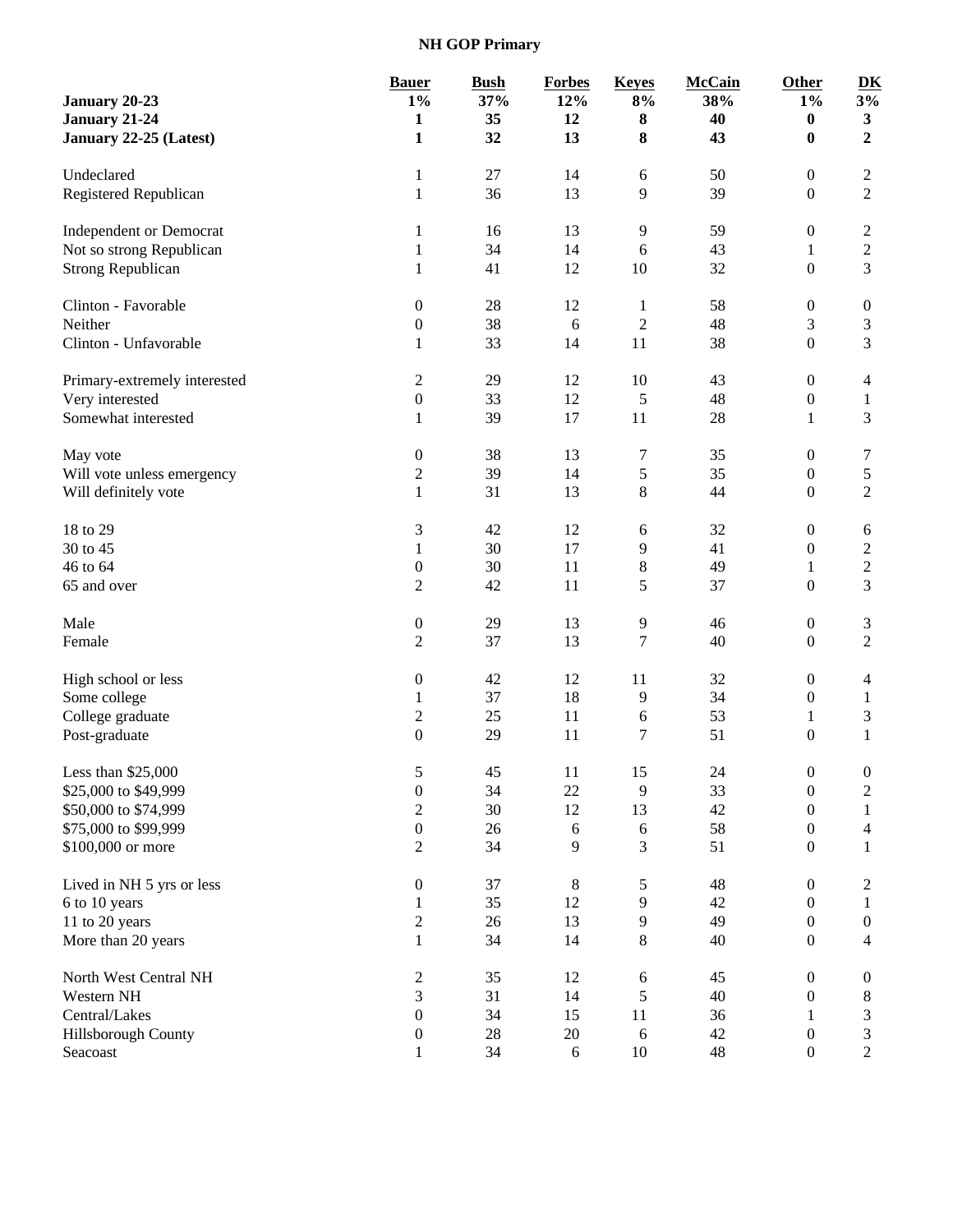**NH GOP Primary**

|                                | <b>Bauer</b>     | <b>Bush</b> | <b>Forbes</b> | <b>Keyes</b>   | <b>McCain</b> | Other          | $\underline{\mathbf{D}}\underline{\mathbf{K}}$ |
|--------------------------------|------------------|-------------|---------------|----------------|---------------|----------------|------------------------------------------------|
| January 20-23                  | $1\%$            | 37%         | 12%           | 8%             | 38%           | $1\%$          | 3%                                             |
| January 21-24                  | 1                | 35          | 12            | 8              | 40            | 0              | 3                                              |
| January 22-25 (Latest)         | $\mathbf{1}$     | 32          | 13            | 8              | 43            | $\bf{0}$       | $\mathbf{2}$                                   |
| <b>Most Important Issue</b>    |                  |             |               |                |               |                |                                                |
| Economy                        | 2                | 42          | 11            | 3              | 40            | $\overline{0}$ | 3                                              |
| Health care                    | 2                | 32          | 11            | 3              | 51            | 0              | 0                                              |
| Social Security                | $\theta$         | 39          | 13            | 0              | 47            | 0              |                                                |
| Campaign finance reform        | 0                | 5           |               | $\mathbf{0}$   | 94            | 0              | $\boldsymbol{0}$                               |
| Education                      | 2                | 33          | 9             | 5              | 46            | 0              | 5                                              |
| Morality                       |                  | 26          | 9             | 26             | 36            | 2              |                                                |
| Foreign policy                 | $\Omega$         | 27          | 10            | 10             | 48            | 0              | 5                                              |
| Taxes                          | $\theta$         | 34          | 20            | 8              | 35            | 0              | $\overline{c}$                                 |
| Gun control                    | 0                | 42          | 12            | 16             | 30            | 0              | $\boldsymbol{0}$                               |
| Abortion                       | $\boldsymbol{0}$ | 33          | 36            | 9              | 13            | 0              | 9                                              |
| <b>Candidate Quality</b>       |                  |             |               |                |               |                |                                                |
| Stands up for beliefs          |                  | 24          | 10            | 10             | 51            |                | 3                                              |
| Understands complex issues     | $\Omega$         | 32          | 23            | 10             | 34            | 0              | $\overline{c}$                                 |
| Best chance to win in Nov.     | $\theta$         | 78          | $\Omega$      | $\overline{4}$ | 17            | 0              | $\theta$                                       |
| Represents conservative issues |                  | 44          | 19            | 15             | 20            | 0              | $\boldsymbol{0}$                               |
| Strong decisive leader         | 2                | 32          | 8             | 6              | 52            | 0              | $\boldsymbol{0}$                               |
| Cares about average American   | 0                | 25          | 21            | 3              | 45            | 0              | 5                                              |
| Right experience               | 0                | 34          | 10            | 3              | 51            | 0              | $\overline{c}$                                 |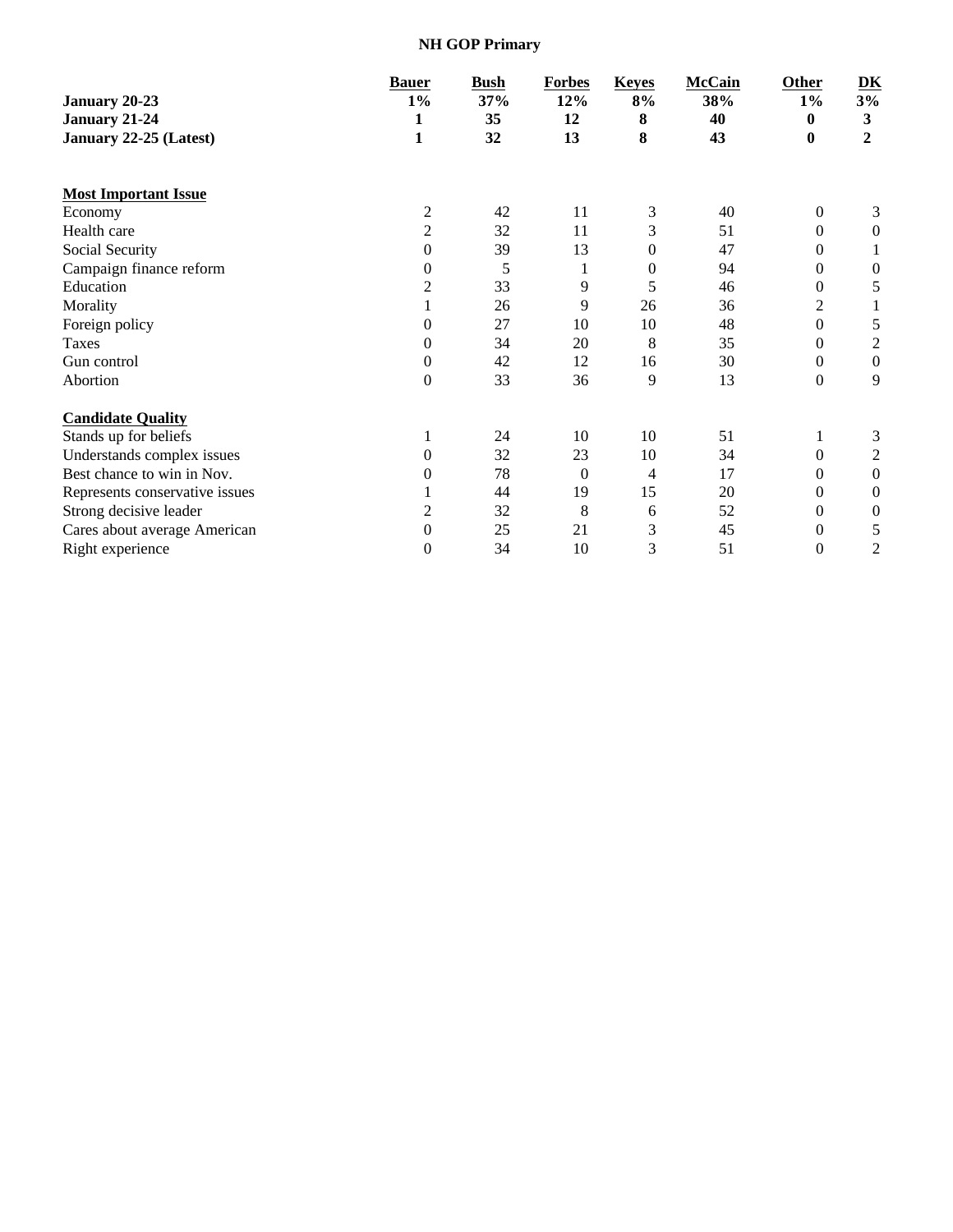## **Likely Republican Primary Voters Second Choice**

|                        | <b>Bush</b> | <b>Forbes</b> | <b>McCain</b> | <b>Bradley</b> | Gore     | Other    | $\overline{\mathbf{D}}\overline{\mathbf{K}}$ |
|------------------------|-------------|---------------|---------------|----------------|----------|----------|----------------------------------------------|
| January 20-23          | 30%         | 16%           | 27%           | 5%             | 5%       | 15%      | 3%                                           |
| January 21-24          | 31          | 18            | 25            | 5              | 6        | 14       | 3                                            |
| January 22-25 (Latest) | 32          | 17            | 23            | 5              | 7        | 12       | 4                                            |
| <b>First Choice</b>    |             |               |               |                |          |          |                                              |
| Bauer                  | 52          | 30            | 18            | $\Omega$       | 0        | $\Omega$ | $\overline{0}$                               |
| <b>Bush</b>            | $\theta$    | 25            | 52            | 3              | 3        | 14       | $\overline{4}$                               |
| Forbes                 | 41          | $\theta$      | 26            | ↑              | 8        | 23       | $\overline{0}$                               |
| Keyes                  | 32          | 30            | 20            | 0              | $\Omega$ | 14       | $\overline{4}$                               |
| McCain                 | 55          | 15            | 0             | 9              | 12       | 8        |                                              |

### **Likely Republican Primary Voters Certainty of Vote**

|                              | <b>Certain</b> | <b>May Change</b><br><b>Mind</b> | Don't<br>Know |
|------------------------------|----------------|----------------------------------|---------------|
| <b>January 20-23</b>         | 67%            | 33%                              | $0\%$         |
| January 21-24                | 67             | 31                               | $\mathbf{2}$  |
| January 22-25 (Latest)       | 66             | 32                               | $\mathbf{2}$  |
| <b>GOP Candidate Favored</b> |                |                                  |               |
| Bauer                        | 72             | 28                               | $\theta$      |
| Bush                         | 66             | 34                               | $\theta$      |
| Forbes                       | 62             | 38                               | $\theta$      |
| Keyes                        | 62             | 38                               | $\theta$      |
| McCain                       | 74             | 26                               | 0             |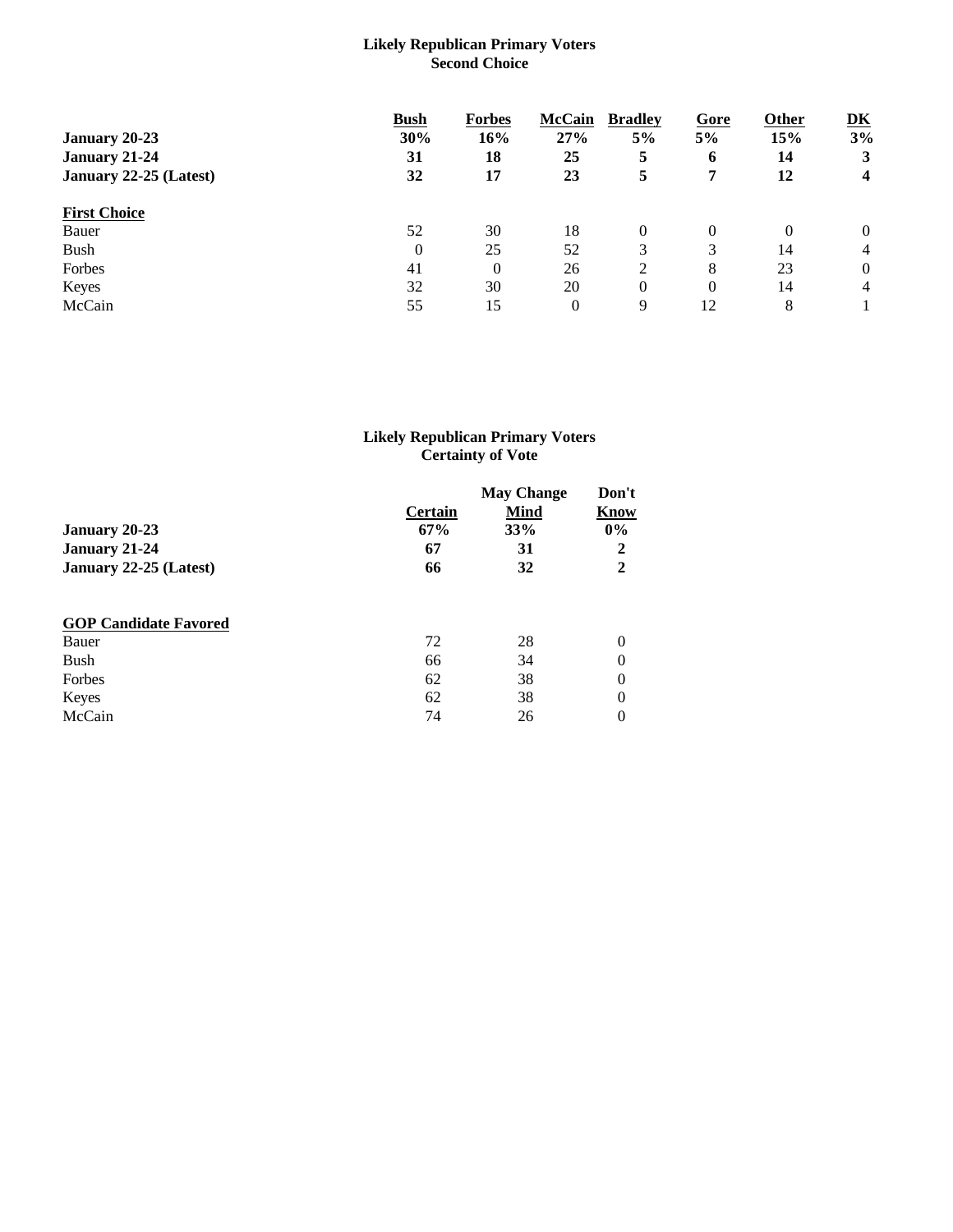# **Most Important Issue Likely Republican Primary Voters**

| January 20-23<br>January 21-24<br>January 22-25 (Latest) | <b>Economy</b><br>15%<br>13<br>13 | <b>Health</b><br>Care<br>14%<br>13<br>14 | Soc.<br>Sec.<br>12%<br>11<br>11 | Educ.<br>9%<br>9<br>9    | <b>Morality</b><br>11%<br>12<br>14 | <b>Taxes</b><br>21%<br>20<br>19 | Other<br>19%<br>22<br>20 |
|----------------------------------------------------------|-----------------------------------|------------------------------------------|---------------------------------|--------------------------|------------------------------------|---------------------------------|--------------------------|
| Bauer                                                    | 26                                | 37                                       | $\boldsymbol{0}$                | 23                       | 14                                 | $\boldsymbol{0}$                | $\boldsymbol{0}$         |
| <b>Bush</b>                                              | 17                                | 14                                       | 13                              | $10\,$                   | 11                                 | 20                              | 16                       |
| Forbes                                                   | 11                                | 12                                       | 11                              | $\tau$                   | 9                                  | 28                              | 22                       |
| Keyes                                                    | $\overline{4}$                    | $\sqrt{6}$                               | $\boldsymbol{0}$                | 6                        | 44                                 | 19                              | 21                       |
| McCain                                                   | 12                                | 17                                       | 12                              | $10\,$                   | 11                                 | 15                              | 21                       |
| Undeclared                                               | 15                                | 14                                       | 13                              | 11                       | $\,8\,$                            | 18                              | 21                       |
| Registered Republican                                    | 11                                | 14                                       | 10                              | $\mathbf{9}$             | 16                                 | $20\,$                          | 20                       |
| <b>Independent or Democrat</b>                           | $10\,$                            | 17                                       | 16                              | $\,$ 8 $\,$              | 11                                 | 19                              | 18                       |
| Not so strong Republican                                 | 15                                | 14                                       | 11                              | $\,$ 8 $\,$              | 12                                 | 17                              | 22                       |
| <b>Strong Republican</b>                                 | 12                                | 12                                       | $\,8\,$                         | 12                       | 19                                 | 20                              | 18                       |
| Clinton - Favorable                                      | 15                                | 15                                       | 16                              | 11                       | $\sqrt{5}$                         | 17                              | 20                       |
| Neither                                                  | $\overline{7}$                    | 17                                       | 24                              | 12                       | 9                                  | 21                              | 11                       |
| Clinton - Unfavorable                                    | 13                                | 14                                       | $\,8\,$                         | 9                        | 16                                 | 19                              | 21                       |
| May vote                                                 | $20\,$                            | 13                                       | $\overline{9}$                  | 21                       | 19                                 | 9                               | $\overline{9}$           |
| Will vote unless emergency                               | 21                                | 11                                       | 10                              | 14                       | 12                                 | 16                              | 16                       |
| Will definitely vote                                     | 11                                | 15                                       | 11                              | 9                        | 14                                 | 19                              | 21                       |
| 18 to 29                                                 | 16                                | $\tau$                                   | $\mathbf{1}$                    | 14                       | 20                                 | 21                              | 21                       |
| 30 to 45                                                 | 19                                | 11                                       | 6                               | 11                       | 13                                 | 22                              | 19                       |
| 46 to 64                                                 | $8\phantom{1}$                    | 16                                       | 11                              | 9                        | 14                                 | $22\,$                          | 21                       |
| 65 and over                                              | $10\,$                            | 21                                       | 30                              | $\overline{\mathcal{L}}$ | 13                                 | 5                               | 16                       |
| Male                                                     | 14                                | 9                                        | 10                              | $\,$ 8 $\,$              | 13                                 | $22\,$                          | 24                       |
| Female                                                   | 11                                | 20                                       | 12                              | 12                       | 15                                 | 14                              | 15                       |
| High school or less                                      | 14                                | 16                                       | 17                              | $\overline{4}$           | 9                                  | 18                              | 22                       |
| Some college                                             | 13                                | 13                                       | 13                              | 12                       | 13                                 | 18                              | 18                       |
| College graduate                                         | 12                                | 12                                       | 7                               | 11                       | 18                                 | $20\,$                          | 21                       |
| Post-graduate                                            | 13                                | 16                                       | $8\,$                           | 8                        | 16                                 | $20\,$                          | 19                       |
| Less than \$25,000                                       | 13                                | 14                                       | 31                              | 3                        | $\tau$                             | 15                              | 17                       |
| \$25,000 to \$49,999                                     | 13                                | 17                                       | 12                              | 8                        | 15                                 | 14                              | 21                       |
| \$50,000 to \$74,999                                     | 13                                | 16                                       | $\overline{4}$                  | 13                       | 19                                 | 19                              | 16                       |
| \$75,000 to \$99,999                                     | 14                                | 14                                       | $\boldsymbol{0}$                | 14                       | 13                                 | 29                              | 15                       |
| \$100,000 or more                                        | 16                                | 14                                       | 9                               | 12                       | 7                                  | 25                              | 17                       |
| Lived in NH 5 yrs or less                                | $\overline{9}$                    | $\mathfrak s$                            | $\,8\,$                         | 18                       | 17                                 | $22\,$                          | 21                       |
| 6 to 10 years                                            | $10\,$                            | 18                                       | $\mathfrak s$                   | 11                       | 30                                 | 15                              | 11                       |
| 11 to 20 years                                           | 14                                | 18                                       | $\mathfrak s$                   | $\sqrt{6}$               | 12                                 | 21                              | 24                       |
| More than 20 years                                       | 14                                | 13                                       | 15                              | 9                        | 12                                 | 18                              | 19                       |
| North West Central NH                                    | 12                                | 10                                       | 13                              | $\tau$                   | 10                                 | 15                              | 33                       |
| Western NH                                               | 18                                | 9                                        | $10\,$                          | $10\,$                   | 9                                  | 23                              | 22                       |
| Central/Lakes                                            | $10\,$                            | 16                                       | $\tau$                          | 7                        | 16                                 | 18                              | 26                       |
| Hillsborough County                                      | 13                                | 14                                       | 6                               | 11                       | 16                                 | 23                              | 17                       |
| Seacoast                                                 | 12                                | 16                                       | 16                              | $10\,$                   | 15                                 | 16                              | 14                       |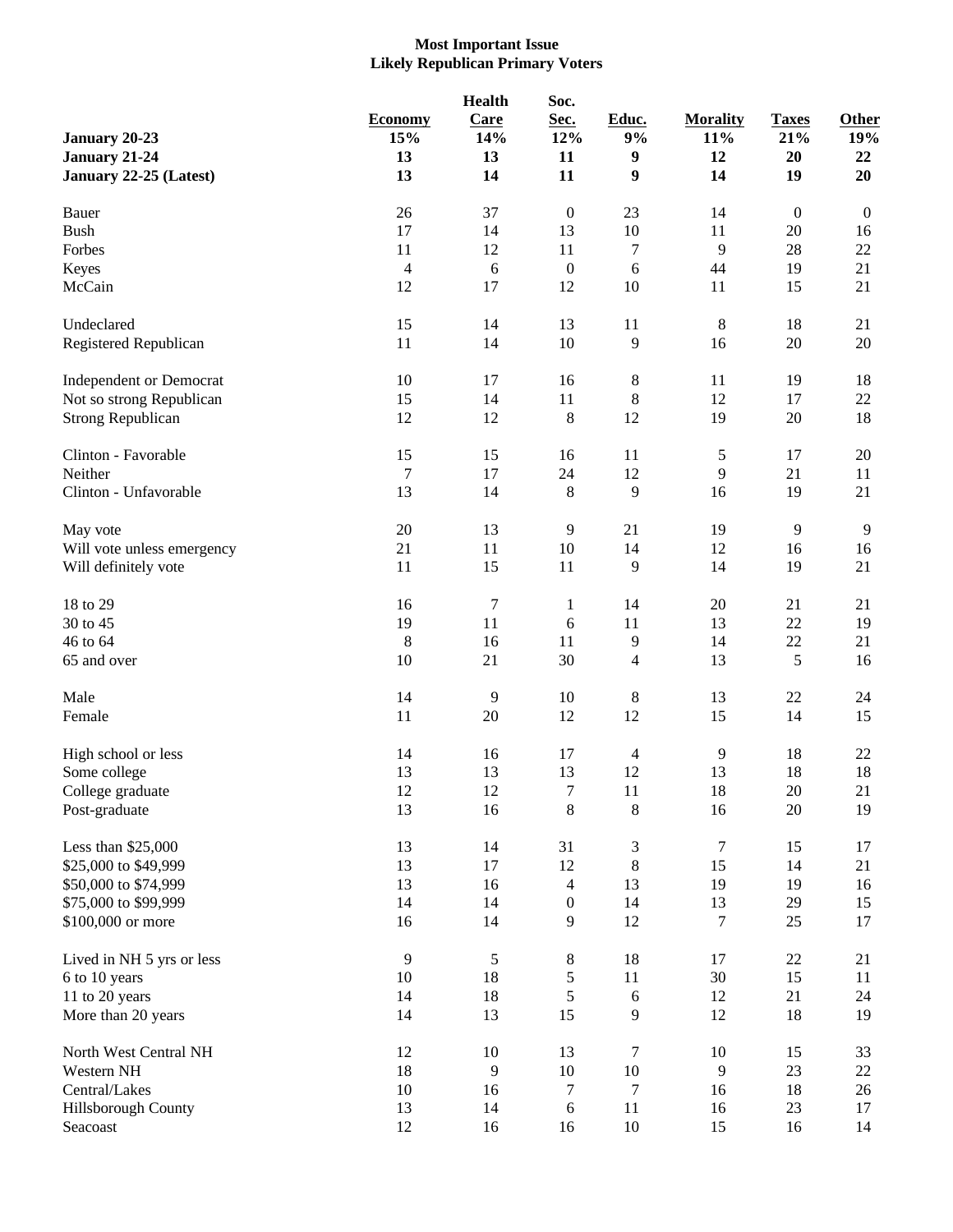#### **Important Candidate Qualities Likely Republican Primary Voters**

|                                | <b>Stands</b>  | <b>Knows</b>     | <b>Best</b>      | Rep.          |               | <b>Cares</b>     |                  |                                                |
|--------------------------------|----------------|------------------|------------------|---------------|---------------|------------------|------------------|------------------------------------------------|
|                                | for            | <b>Complex</b>   | <b>Chance</b>    | Conser.       | <b>Strong</b> | Avg.             | <b>Right</b>     |                                                |
|                                | <b>Beliefs</b> | <b>Issues</b>    | to Win           | <b>Issues</b> | Leader        | Amer.            | Exper.           | $\underline{\mathbf{D}}\underline{\mathbf{K}}$ |
| January 20-23                  | 38%            | $8\%$            | 5%               | 13%           | 17%           | 10%              | $8\%$            | $2\%$                                          |
| January 21-24                  | 39             | 8                | 6                | 12            | 15            | 11               | ${\bf 8}$        | $\mathbf{1}$                                   |
| January 22-25 (Latest)         | 37             | 8                | 6                | 13            | 14            | 12               | 8                | $\boldsymbol{2}$                               |
|                                |                |                  |                  |               |               |                  |                  |                                                |
| Bauer                          | 50             | $\boldsymbol{0}$ | $\boldsymbol{0}$ | 19            | 31            | $\boldsymbol{0}$ | $\boldsymbol{0}$ | $\boldsymbol{0}$                               |
| <b>Bush</b>                    | 28             | 7                | 14               | 17            | 14            | 9                | 9                | $\overline{c}$                                 |
| Forbes                         | 31             | 13               | $\boldsymbol{0}$ | 18            | $8\,$         | $20\,$           | 7                | 3                                              |
| Keyes                          | 46             | 9                | $\mathfrak{Z}$   | 24            | 11            | 5                | 3                | $\boldsymbol{0}$                               |
| McCain                         | 44             | 6                | $\mathbf{2}$     | 6             | 17            | 13               | 10               | 2                                              |
|                                |                |                  |                  |               |               |                  |                  |                                                |
| Undeclared                     | 41             | 7                | $\mathfrak{Z}$   | $6\,$         | 15            | 18               | $\overline{9}$   | $\mathbf{1}$                                   |
| Registered Republican          | 35             | 8                | $8\,$            | 16            | 13            | 9                | 8                | 3                                              |
|                                |                |                  |                  |               |               |                  |                  |                                                |
| <b>Independent or Democrat</b> | 36             | 8                | $\overline{4}$   | 5             | 9             | 20               | 16               | 1                                              |
| Not so strong Republican       | 42             | 7                | $\mathfrak{Z}$   | $10\,$        | $20\,$        | 10               | 7                | 1                                              |
| <b>Strong Republican</b>       | 33             | 9                | 9                | 19            | 12            | 9                | 5                | 4                                              |
| May vote                       | 42             | 5                | $\sqrt{2}$       | $\sqrt{6}$    | 16            | 18               | 9                | $\overline{c}$                                 |
| Will vote unless emergency     | 42             | 10               | $\mathbf{1}$     | 13            | 15            | 13               | 5                | $\boldsymbol{2}$                               |
| Will definitely vote           | 37             | 7                | 6                | 13            | 14            | 12               | 9                | $\overline{2}$                                 |
|                                |                |                  |                  |               |               |                  |                  |                                                |
| 18 to 29                       | 39             | $\mathfrak{Z}$   | 9                | 9             | 30            | 5                | 5                | $\boldsymbol{0}$                               |
| 30 to 45                       | 34             | 8                | $\sqrt{5}$       | 13            | 17            | 14               | 9                | 1                                              |
| 46 to 64                       | 42             | 7                | 5                | 14            | 9             | 12               | 8                | $\mathfrak 3$                                  |
| 65 and over                    | 30             | 13               | 9                | 11            | 11            | 13               | 8                | 5                                              |
| Male                           | 38             | 7                | 7                | 11            | 16            | 12               | 7                | $\overline{c}$                                 |
| Female                         | 37             | 9                | 3                | 14            | 13            | 13               | 10               | $\overline{c}$                                 |
|                                |                |                  |                  |               |               |                  |                  |                                                |
| High school or less            | 35             | 4                | 7                | 14            | 12            | 15               | $\,8\,$          | 5                                              |
| Some college                   | 39             | 9                | $\overline{4}$   | 13            | 11            | 11               | 12               | 1                                              |
| College graduate               | 39             | 7                | $6\,$            | 11            | 20            | 12               | 3                | $\overline{c}$                                 |
| Post-graduate                  | 33             | 13               | 6                | 13            | 13            | 10               | 11               | 1                                              |
| Less than \$25,000             | 43             | $10\,$           | 3                | 13            | $6\,$         | 5                | 18               | $\boldsymbol{0}$                               |
| \$25,000 to \$49,999           | 34             | 7                | $\mathfrak s$    | 13            | 13            | 19               | $\,8\,$          | $\mathbf{1}$                                   |
| \$50,000 to \$74,999           | 41             | 5                | 7                | 14            | 13            | 14               | 5                | 1                                              |
| \$75,000 to \$99,999           | 42             | $\boldsymbol{7}$ | $\overline{4}$   | 12            | $22\,$        | $8\,$            | 5                | $\boldsymbol{0}$                               |
| \$100,000 or more              | 29             | 9                | 6                | 12            | 24            | 9                | 9                | 1                                              |
|                                |                |                  |                  |               |               |                  |                  |                                                |
| Lived in NH 5 yrs or less      | 34             | 7                | $\mathfrak{S}$   | 11            | 34            | $\overline{c}$   | 5                | 2                                              |
| 6 to 10 years                  | 34             | 5                | $\sqrt{5}$       | 12            | 8             | 18               | 13               | 5                                              |
| 11 to 20 years                 | 39             | $11\,$           | $\sqrt{5}$       | $\,8\,$       | 19            | 11               | 5                | $\overline{c}$                                 |
| More than 20 years             | 38             | 7                | $\sqrt{6}$       | 15            | 11            | 13               | 9                | $\overline{c}$                                 |
| North West Central NH          | 37             | 10               | $\overline{2}$   | 15            | 10            | 13               | 12               | 2                                              |
| Western NH                     | 43             |                  | $\sqrt{6}$       | $\sqrt{6}$    | 15            | 14               |                  | 6                                              |
| Central/Lakes                  | 40             | 8<br>9           | $\overline{4}$   | 14            |               |                  | 3                |                                                |
|                                |                |                  |                  |               | 15            | 11               | 6                | $\overline{\mathbf{c}}$                        |
| Hillsborough County            | 31             | $8\,$            | $\,8\,$          | 16            | 15            | 11               | 9                | $\overline{c}$                                 |
| Seacoast                       | 41             | 5                | $6\,$            | $10\,$        | 15            | 13               | 9                | $\overline{c}$                                 |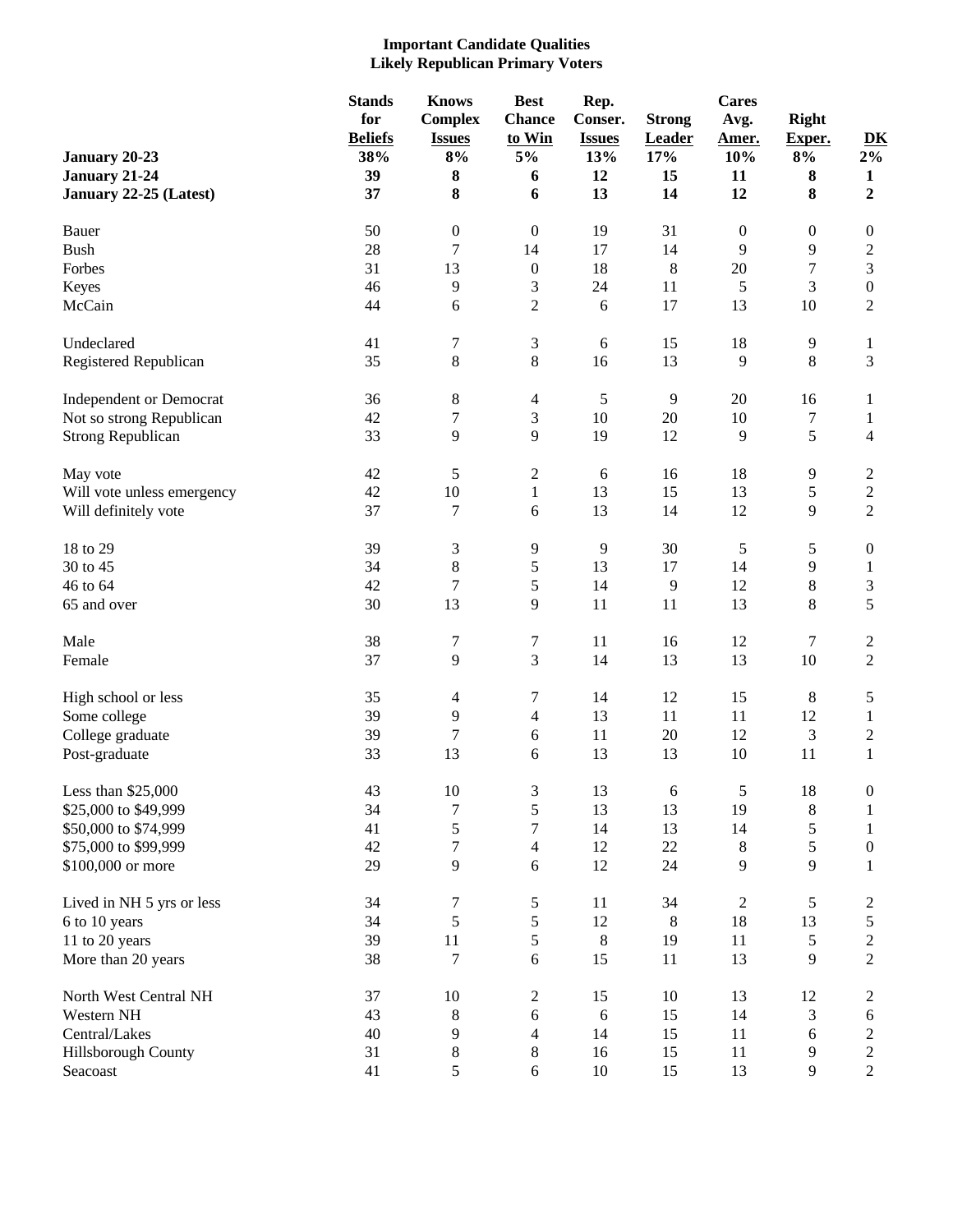# **NH Democratic Primary**

|                              | <b>Bradley</b> | Gore | <b>Other</b>     | <b>Undecided</b> |
|------------------------------|----------------|------|------------------|------------------|
| January 20-23                | 41%            | 50%  | $1\%$            | 8%               |
| January 21-24                | 42             | 52   | $\bf{0}$         | 6                |
| January 22-25 (Latest)       | 44             | 50   | $\boldsymbol{0}$ | 5                |
|                              |                |      |                  |                  |
| <b>Registered Democrat</b>   | 41             | 53   | $\boldsymbol{0}$ | $\mathfrak{S}$   |
| Undeclared                   | 51             | 42   | $\boldsymbol{0}$ | 6                |
|                              |                |      |                  |                  |
| <b>Strong Democrat</b>       | 40             | 56   | $\boldsymbol{0}$ | 4                |
| Not so strong Democrat       | 45             | 49   | $\overline{c}$   | $\mathfrak s$    |
| Lean Democrat                | 43             | 50   | $\boldsymbol{0}$ | $\,8$            |
| Independent or Republican    | 62             | 35   | $\boldsymbol{0}$ | 3                |
|                              |                |      |                  |                  |
| Clinton - Favorable          | 39             | 56   | $\boldsymbol{0}$ | 5                |
| Neither                      | 49             | 42   | 3                | $\boldsymbol{7}$ |
| Clinton - Unfavorable        | 62             | 34   | $\boldsymbol{0}$ | 4                |
|                              |                |      |                  |                  |
| Primary-extremely interested | 51             | 41   | $\boldsymbol{0}$ | $\,8\,$          |
| Very interested              | 44             | 53   | $\mathbf{1}$     | 3                |
| Somewhat interested          | 34             | 59   | $\boldsymbol{0}$ | $\overline{7}$   |
|                              |                |      |                  |                  |
| May vote                     | 55             | 37   | $\boldsymbol{0}$ | $\,8\,$          |
| Will vote unless emergency   | 38             | 55   | $\boldsymbol{0}$ | 7                |
| Will definitely vote         | 46             | 49   | $\boldsymbol{0}$ | 5                |
|                              |                |      |                  |                  |
| 18 to 29                     | 48             | 46   | $\boldsymbol{0}$ | 6                |
| 30 to 45                     | 45             | 50   | $\boldsymbol{0}$ | $\overline{4}$   |
| 46 to 64                     | 43             | 51   | $\mathbf{1}$     | 5                |
| 65 and over                  | 44             | 49   | $\boldsymbol{0}$ | $\tau$           |
|                              |                |      |                  |                  |
| Male                         | 46             | 47   | $\boldsymbol{0}$ | $\sqrt{6}$       |
| Female                       | 43             | 52   | $\boldsymbol{0}$ | 5                |
|                              |                |      |                  |                  |
| High school or less          | 29             | 70   | $\boldsymbol{0}$ | 1                |
| Some college                 | 34             | 58   | $\boldsymbol{0}$ | 8                |
| College graduate             | 55             | 37   | $\mathbf{1}$     | 6                |
| Post-graduate                | 55             | 39   | $\boldsymbol{0}$ | 5                |
|                              |                |      |                  |                  |
| Less than \$25,000           | 19             | 81   | $\boldsymbol{0}$ | $\boldsymbol{0}$ |
| \$25,000 to \$49,999         | 46             | 49   | $\boldsymbol{0}$ | 5                |
| \$50,000 to \$74,999         | 37             | 60   | $\boldsymbol{0}$ | 3                |
| \$75,000 to \$99,999         | 50             | 42   | $\mathbf{2}$     | $\sqrt{6}$       |
| \$100,000 or more            | 64             | 34   | $\boldsymbol{0}$ |                  |
|                              |                |      |                  | 1                |
| Lived in NH 5 yrs or less    | 58             | 30   | 3                | 9                |
| 6 to 10 years                | 46             | 51   | $\boldsymbol{0}$ | 4                |
| 11 to 20 years               | 48             | 46   | $\boldsymbol{0}$ | $\sqrt{6}$       |
|                              |                |      |                  |                  |
| More than 20 years           | 40             | 56   | $\boldsymbol{0}$ | 5                |
| North West Central NH        | 57             | 39   | $\boldsymbol{0}$ | $\overline{4}$   |
| Western NH                   | 29             | 59   | $\boldsymbol{0}$ | 12               |
| Central/Lakes                | 45             | 49   | $\boldsymbol{0}$ | $\sqrt{6}$       |
|                              |                |      |                  |                  |
| Hillsborough County          | 47             | 48   | $\boldsymbol{0}$ | 5                |
| Seacoast                     | 43             | 52   | $\mathbf{1}$     | $\overline{4}$   |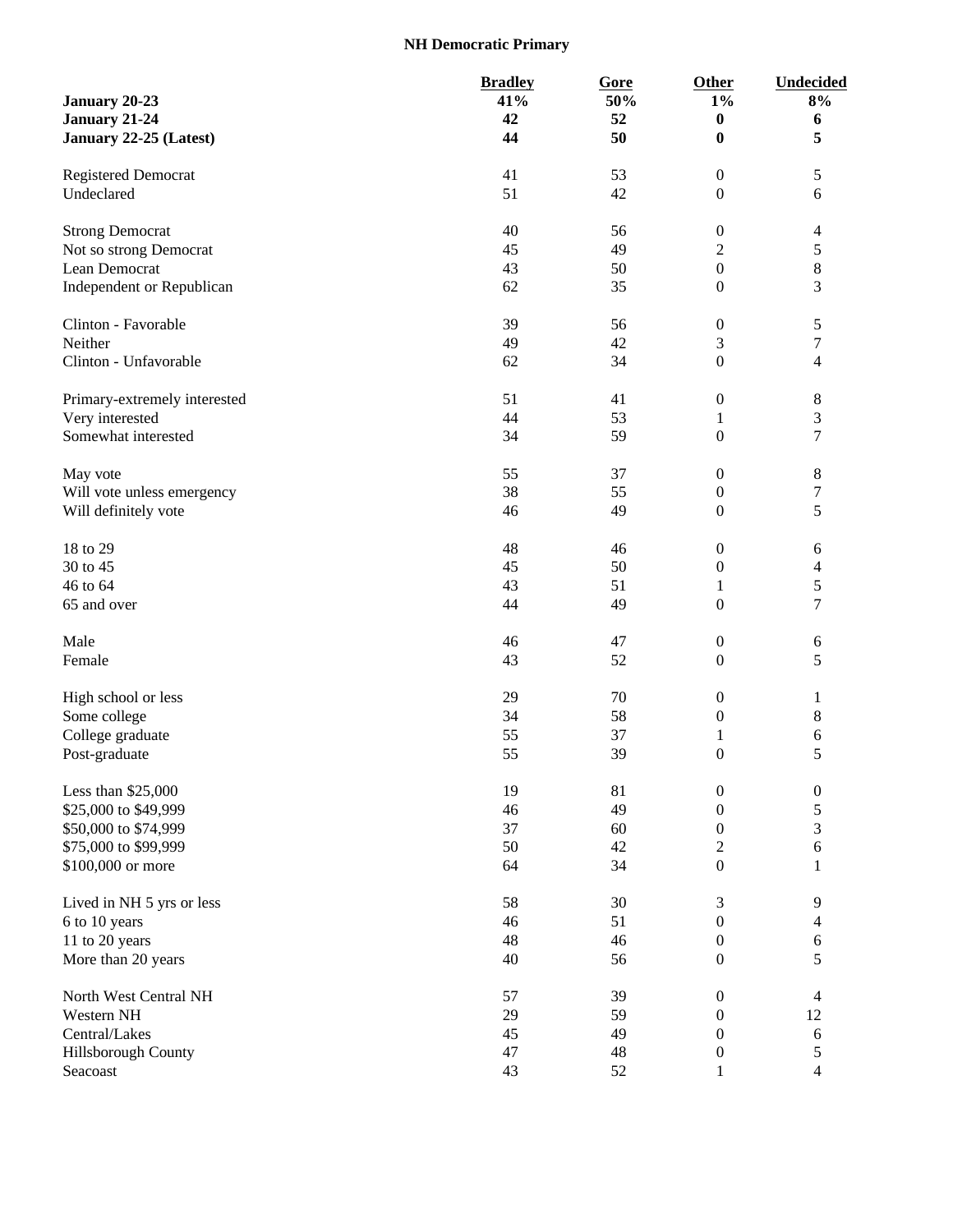# **NH Democratic Primary**

|                             | <b>Bradley</b> | Gore | Other            | <b>Undecided</b> |
|-----------------------------|----------------|------|------------------|------------------|
| January 20-23               | 41%            | 50%  | $1\%$            | 8%               |
| January 21-24               | 42             | 52   | $\bf{0}$         | 6                |
| January 22-25 (Latest)      | 44             | 50   | $\bf{0}$         | 5                |
| <b>Most Important Issue</b> |                |      |                  |                  |
| Economy                     | 34             | 57   | $\boldsymbol{0}$ | 9                |
| Health care                 | 47             | 48   | $\overline{0}$   |                  |
| Social Security             | 35             | 60   | $\overline{0}$   |                  |
| Campaign finance reform     | 77             | 15   | $\overline{0}$   | 8                |
| Education                   | 40             | 52   |                  | 6                |
| Morality                    | 63             | 37   | $\overline{0}$   | 0                |
| Foreign policy              | 4              | 86   | $\overline{0}$   | $\theta$         |
| Taxes                       | 53             | 47   | $\overline{0}$   | 0                |
| Gun control                 | 42             | 54   | $\boldsymbol{0}$ |                  |
| Abortion                    | 64             | 35   | $\overline{0}$   |                  |
| <b>Candidate Quality</b>    |                |      |                  |                  |
| Strong/decisive leader      | 36             | 55   | $\theta$         | 9                |
| New ideas                   | 69             | 28   | $\boldsymbol{0}$ | 3                |
| Not typical politician      | 84             | 13   | $\boldsymbol{0}$ | 3                |
| Right experience            | 9              | 90   | 0                | $\overline{c}$   |
| Best chance to win in Nov.  | 39             | 61   | $\boldsymbol{0}$ | 0                |
| Stands up for what believes | 56             | 38   |                  | 6                |
| Loyal Democrat              | 39             | 61   | $\boldsymbol{0}$ | $\overline{0}$   |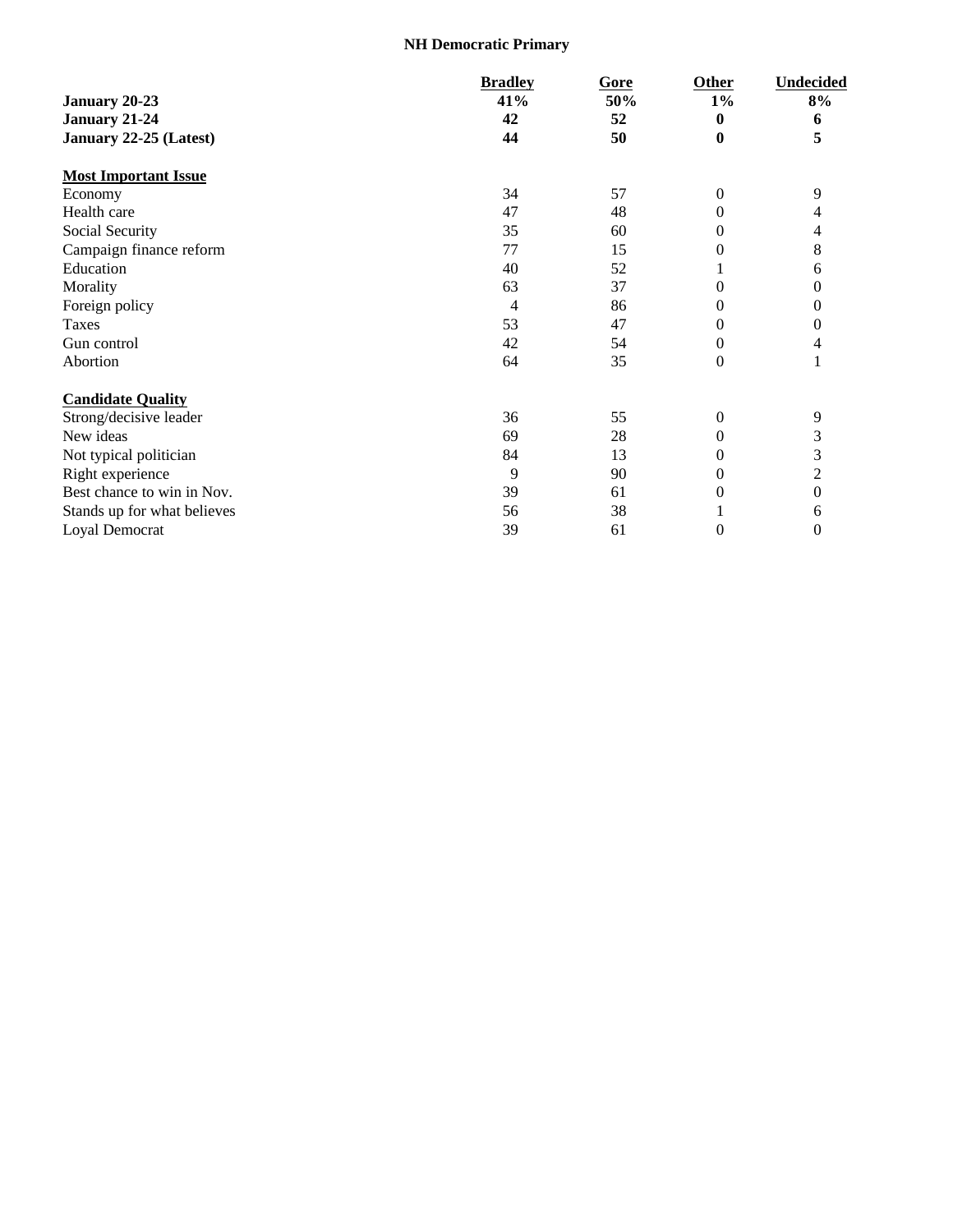## **Likely Democratic Primary Voters Second Choice**

|                        | <b>McCain</b> | <b>Bradley</b> | Gore     | Other | DK |
|------------------------|---------------|----------------|----------|-------|----|
| January 20-23          | 29%           | 28%            | 23%      | 13%   | 7% |
| January 21-24          | 30            | 29             | 23       | 11    | 6  |
| January 22-25 (Latest) | 27            | 31             | 27       | 10    | 6  |
|                        |               |                |          |       |    |
| <b>First Choice</b>    |               |                |          |       |    |
| <b>Bradley</b>         | 32            |                | 57       | 9     |    |
| Gore                   | 24            | 62             |          | 11    |    |
| Undecided              | 13            | 8              | $\Omega$ |       | 78 |

# **Likely Democratic Primary Voters Certainty of Vote**

|                              | <b>May Change</b> |             | Don't |
|------------------------------|-------------------|-------------|-------|
|                              | <b>Certain</b>    | <b>Mind</b> | Know  |
| January 20-23                | 72%               | 28%         | $0\%$ |
| January 21-24                | 69                | 28          | 4     |
| January 22-25 (Latest)       | 69                | 28          | 3     |
| <b>DEM Candidate Favored</b> |                   |             |       |
| <b>Bradley</b>               | 70                | 30          | 0     |
| Gore                         | 75                | 25          | 0     |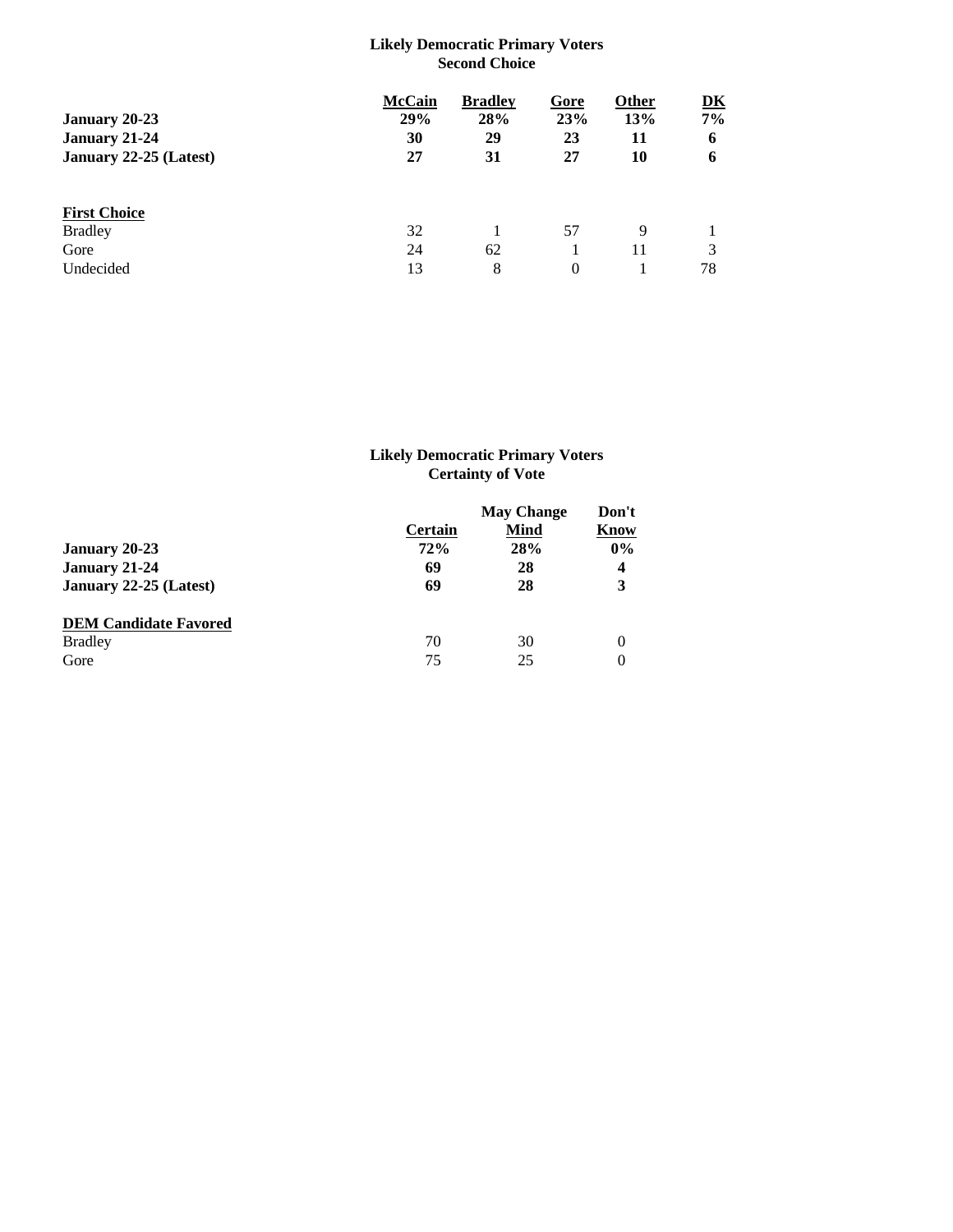# **Most Important Issue Likely Democratic Primary Voters**

|                            |                       | <b>Health</b> | Soc.           | Camp.                    |              |              |
|----------------------------|-----------------------|---------------|----------------|--------------------------|--------------|--------------|
| January 20-23              | <b>Economy</b><br>10% | Care<br>33%   | Sec.<br>15%    | Finan.<br>5%             | Educ.<br>20% | Other<br>17% |
| January 21-24              | $\boldsymbol{9}$      | 31            | 16             | 5                        | 20           | 18           |
| January 22-25 (Latest)     | 10                    | 30            | 15             | 4                        | 22           | 18           |
| <b>Bradley</b>             | $\,8\,$               | 31            | 12             | 7                        | 20           | 21           |
| Gore                       | 12                    | 28            | 18             | 1                        | 23           | 17           |
| Undecided                  | 19                    | 27            | 13             | 7                        | 29           | 5            |
| Registered Democrat        | 12                    | 31            | 16             | $\overline{4}$           | 21           | 16           |
| Undeclared                 | $8\phantom{1}$        | 24            | 11             | 4                        | 27           | 25           |
| <b>Strong Democrat</b>     | 11                    | 33            | 14             | $\overline{\mathcal{L}}$ | 22           | 15           |
| Not so strong Democrat     | 7                     | 26            | 15             | 5                        | 20           | 27           |
| Lean Democrat              | 11                    | 30            | 15             | $\overline{c}$           | 24           | 18           |
| Independent or Republican  | 12                    | 26            | 17             | 6                        | 21           | 18           |
| Clinton - Favorable        | 9                     | 32            | 15             | $\overline{\mathcal{L}}$ | 23           | 16           |
| Neither                    | 13                    | 23            | 13             | $\boldsymbol{2}$         | 26           | 23           |
| Clinton - Unfavorable      | 14                    | 24            | 14             | 5                        | 19           | 23           |
| May vote                   | 12                    | 19            | 15             | $\overline{4}$           | 20           | 30           |
| Will vote unless emergency | 16                    | 32            | 11             | 1                        | 14           | 25           |
| Will definitely vote       | 9                     | 29            | 16             | 5                        | 25           | 16           |
| 18 to 29                   | 11                    | 6             | $\mathbf{1}$   | 5                        | 47           | 30           |
| 30 to 45                   | 15                    | 25            | 1              | 3                        | 32           | 24           |
| 46 to 64                   | $\,8\,$               | 38            | 20             | $\overline{c}$           | 17           | 16           |
| 65 and over                | $\,8\,$               | 32            | 34             | 8                        | 8            | 10           |
| Male                       | 12                    | 27            | 14             | 5                        | 24           | 17           |
| Female                     | 10                    | 31            | 15             | 3                        | $22\,$       | 19           |
| High school or less        | 10                    | 37            | 28             | $\mathbf{1}$             | 9            | 15           |
| Some college               | 16                    | 19            | 17             | $\overline{\mathbf{c}}$  | 25           | 21           |
| College graduate           | 11                    | 34            | 6              | 5                        | 25           | 19           |
| Post-graduate              | 5                     | 28            | 12             | 6                        | 29           | 19           |
| Less than \$25,000         | $\,8\,$               | 33            | 31             | $\boldsymbol{0}$         | 18           | 10           |
| \$25,000 to \$49,999       | 10                    | 35            | 14             | $\overline{4}$           | 21           | 15           |
| \$50,000 to \$74,999       | 16                    | 32            | 10             | $\overline{4}$           | $22\,$       | 16           |
| \$75,000 to \$99,999       | 11                    | $28\,$        | 10             | 3                        | 23           | 24           |
| \$100,000 or more          | 9                     | 19            | 10             | 10                       | 34           | 18           |
| Lived in NH 5 yrs or less  | 10                    | 27            | $\tau$         | 10                       | 23           | 24           |
| 6 to 10 years              | 13                    | 28            | $\overline{4}$ | $\boldsymbol{0}$         | 38           | 16           |
| 11 to 20 years             | 11                    | 23            | 14             | $\sqrt{6}$               | 32           | 14           |
| More than 20 years         | $10\,$                | 33            | 18             | 3                        | 16           | 20           |
| North West Central NH      | $\overline{4}$        | 34            | 9              | 9                        | 18           | 26           |
| Western NH                 | 6                     | 23            | 20             | 10                       | 26           | 14           |
| Central/Lakes              | 15                    | $27\,$        | 12             | $\overline{c}$           | 21           | 22           |
| Hillsborough County        | 15                    | 31            | 18             | $\overline{c}$           | 18           | 15           |
| Seacoast                   | $\mathbf{9}$          | 31            | 12             | $\overline{2}$           | 27           | 19           |